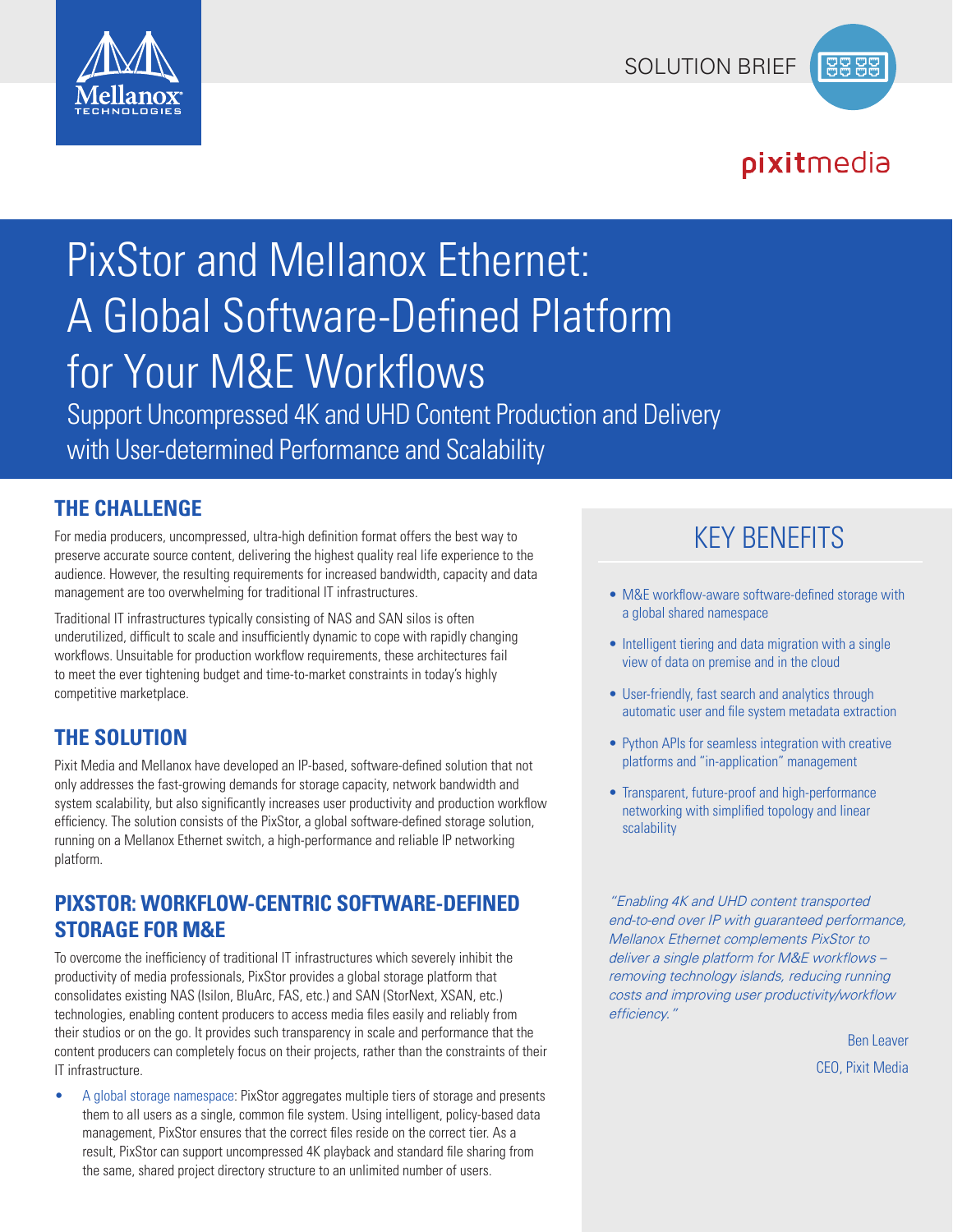- Open, standard file sharing protocols: The PixStor architecture is completely open and can be tailored for the needs of any workflow. It can also easily be updated for any changes to or expansion of that workflow. PixStor supports standard network file sharing protocols such as SMB/CIFS, NFS, FTP, and supports numerous 4K codecs for a secure, predictable and, most importantly, reliable editing experience. Even for most demanding uncompressed frame based playback, a native file system driver is also available if required.
- Guaranteed performance with no single point of failure: PixStor manages data placement and services data I/Os intelligently. By placing data in the correct storage tier, aggregating IO requests, and pre-fetching data to cache locally, PixStor delivers excellent performance from small random I/Os to large sequential file access. Furthermore, with multiple protected failure domains, such performance scaling can be realized without any outage or workflow interruption.
- Workflow-aware storage: PixStor's Python API offers the capability of 'in-application' management of common PixStor data and file management tasks. Pipeline developers can rapidly deploy new features from their applications that interact directly with the storage, enabling artists to easily and safely 'self-manage' the central repository without ever having to leave the application.
- Easy to search and access: PixStor automatically ingests data and associated metadata into the Pixit Media EasySearch interface, creates preview proxies for quick browsing and result validation. It also harvests metadata directly from images, videos, sequences and documents, reducing the need for human intervention. Instant access and search of data is provided from an intuitive search interface with auto-filtering capabilities.
- Easy, centralized monitoring and analytics: Centralized, automated monitoring of all major solution components from a single interface vastly reduces the complexity. Offering industry-leading capacity and performance analytics, PixStor helps administrators track the growth and usage of the solution with the click of button and provides uncovers deep insights into the actual cost of storing and serving data.

## **MELLANOX ETHERNET SOLUTION: END-TO-END IP INTERCONNECT WITH UNCOMPROMISED PERFORMANCE**

Speed and cost are key to content production in a collaborative environment. IP networking is inherently open, flexible, cost efficient, and scalable. With enhanced QoS and reliability capabilities, IP networking provides an efficient, high performance infrastructure for producing and delivering uncompressed 4K and UHD media content.

PixStor uses Mellanox IP networking to connect the back-end storage tiers as well as the front-end clients, to eliminate expensive fibre-channel networks. Optimized for ultra-low latency and a lossless networking fabric, the Mellanox networking solution meets the most demanding performance requirements for any M&E workflow.

- Non-blocking 10/25/40/50/100G Ethernet switches: Mellanox Ethernet switches deliver predictable performance at full line rates. Nonblocking switching, consistent ultra-low latency, and no packet drop at any packet size makes the network invisible throughout the content production and delivery pipeline. Featuring various port counts and network speeds, Mellanox switches support various configurations. Further, with speeds ranging from 10GbE to 100GbE, the same Mellanox switches can meet the needs of today and tomorrow.
- Uncompressed 4K and UHD support: Mellanox switches provide guaranteed performance for multiple streams of uncompressed 4K and UHD content from PixStor to applications such as the Nuke Studio desktop – up to 6GB/s throughput at 40GbE network speed. More importantly, such performance is achieved without any frame drops.
- Hardware-based acceleration with RDMA offload: Mellanox Ethernet solutions not only deliver high performance, they also provide network offload functionality such as end-to-end RDMA over Converged Ethernet (RoCE), which increases throughput significantly over traditional TCP and maximizes the CPU utilization and the storage performance.



#### PixStor: Workflow-Centric Software-Defined Storage for M&E